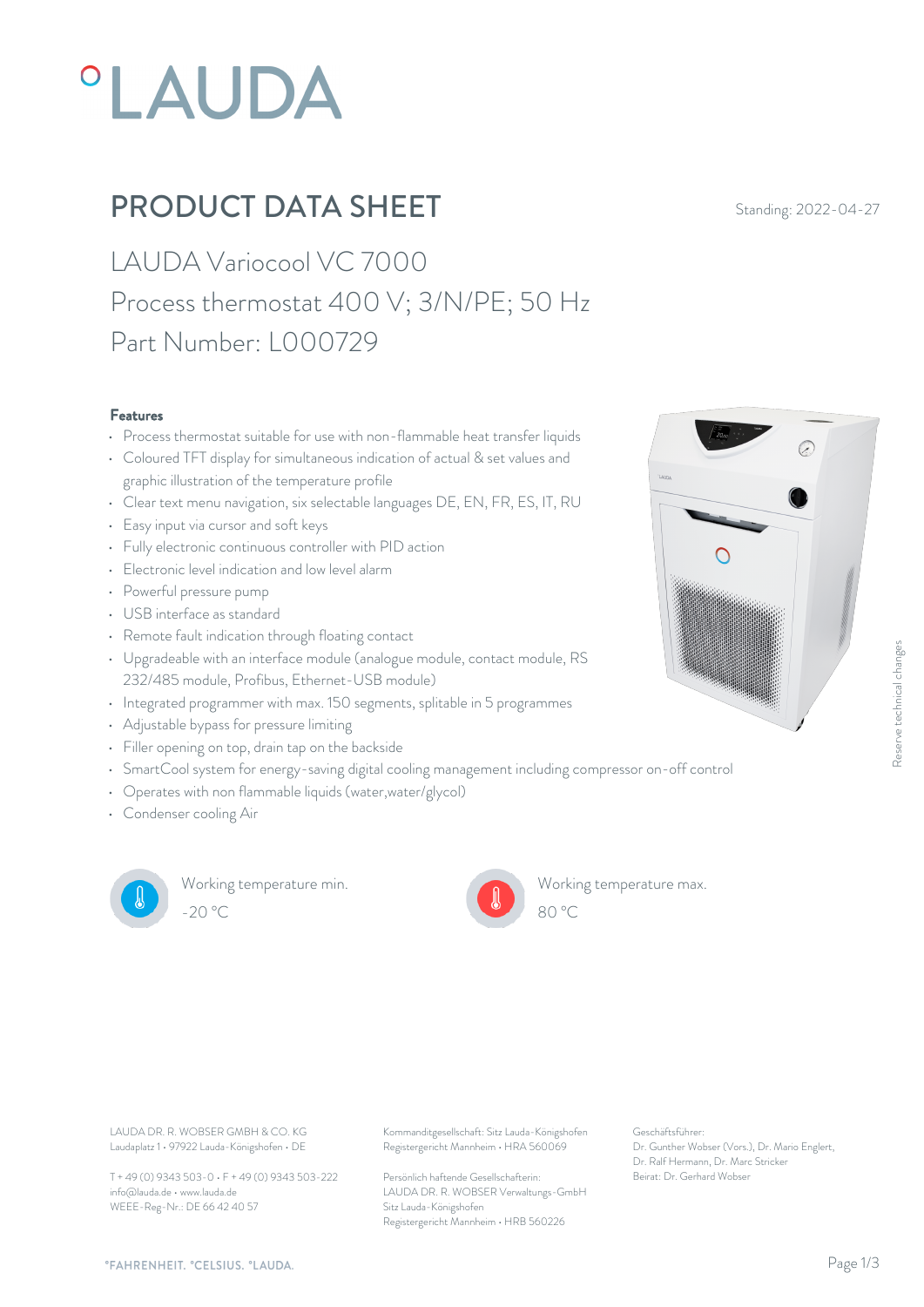# *°LAUDA*

## PRODUCT DATA SHEET Standing: 2022-04-27

## LAUDA Variocool VC 7000 Process thermostat 400 V; 3/N/PE; 50 Hz Part Number: L000729

### Technical Features (according to DIN 12876)

| Working temperature range               | $-2080 °C$                                              |                   |
|-----------------------------------------|---------------------------------------------------------|-------------------|
| Ambient temperature range               | 540 °C                                                  |                   |
| Temperature stability                   | $0.1 \pm K$                                             |                   |
| Heater power max.                       | 4.5 kW                                                  |                   |
| Power consumption max.                  | 8.8 kW                                                  |                   |
| Current max.                            | 15 A                                                    |                   |
| Pump Pressure max.                      | 3.2 bar                                                 |                   |
| Pump flow rate pressure max.            | 37 L/min                                                |                   |
| In / Outlet connection thread (outside) | G11/4                                                   |                   |
| Pressure adjustement                    | bypass                                                  |                   |
| Filling volume max.                     | 64 L                                                    |                   |
| Overall dimensions (WxDxH)              | 650 x 670 x 1250 mm                                     | technical changes |
| Weight                                  | 124 kg                                                  |                   |
| Refrigerant stage 1                     | R-452A (GWP 2140); 2.000 kg; 4.3 t CO2-eq               | Reser             |
| Power supply                            | 400 V; 3/N/PE; 50 Hz                                    |                   |
| Power plug                              | Power cord with plug (IEC 60309, 5-pol, CEE, red, 16 A) |                   |

| Pressure adjustement                                                             |                      | bypass                                                                                 |                                                                    |  |
|----------------------------------------------------------------------------------|----------------------|----------------------------------------------------------------------------------------|--------------------------------------------------------------------|--|
| Filling volume max.                                                              |                      | 64 L                                                                                   |                                                                    |  |
| Overall dimensions (WxDxH)                                                       |                      | 650 x 670 x 1250 mm                                                                    |                                                                    |  |
| Weight                                                                           |                      | 124 kg                                                                                 |                                                                    |  |
| Refrigerant stage 1                                                              |                      |                                                                                        | R-452A (GWP 2140); 2.000 kg; 4.3 t CO2-eq                          |  |
| Power supply                                                                     |                      | 400 V; 3/N/PE; 50 Hz                                                                   |                                                                    |  |
| Power plug                                                                       |                      |                                                                                        | Power cord with plug (IEC 60309, 5-pol, CEE, red, 16 A)            |  |
|                                                                                  |                      |                                                                                        |                                                                    |  |
| Temperature                                                                      | Heat transfer liquid |                                                                                        | Cooling Capacity 50 Hz                                             |  |
| 20 °C                                                                            | Ethanol              | 7 kW                                                                                   |                                                                    |  |
| 10 °C                                                                            | Ethanol              | 5.3 kW                                                                                 |                                                                    |  |
| $\mathrm{O}\ \mathrm{^oC}$                                                       | Ethanol              | 3.7 kW                                                                                 |                                                                    |  |
| $-10^{\circ}$ C                                                                  | Ethanol              | 2.4 kW                                                                                 |                                                                    |  |
| $-20 °C$                                                                         | Ethanol              | 1.3 kW                                                                                 |                                                                    |  |
|                                                                                  |                      |                                                                                        |                                                                    |  |
|                                                                                  |                      |                                                                                        |                                                                    |  |
| LAUDA DR. R. WOBSER GMBH & CO. KG<br>Laudaplatz 1 · 97922 Lauda-Königshofen · DE |                      | Kommanditgesellschaft: Sitz Lauda-Königshofen<br>Registergericht Mannheim · HRA 560069 | Geschäftsführer:<br>Dr. Gunther Wobser (Vors.), Dr. Mario Englert, |  |
| T + 49 (0) 9343 503-0 · F + 49 (0) 9343 503-222                                  |                      | Persönlich haftende Gesellschafterin:                                                  | Dr. Ralf Hermann, Dr. Marc Stricker<br>Beirat: Dr. Gerhard Wobser  |  |

T + 49 (0) 9343 503-0 • F + 49 (0) 9343 503-222 info@lauda.de • www.lauda.de WEEE-Reg-Nr.: DE 66 42 40 57

> Persönlich haftende Gesellschafterin: Beirat: Dr. Gerhard Wobser LAUDA DR. R. WOBSER Verwaltungs-GmbH Sitz Lauda-Königshofen Registergericht Mannheim • HRB 560226